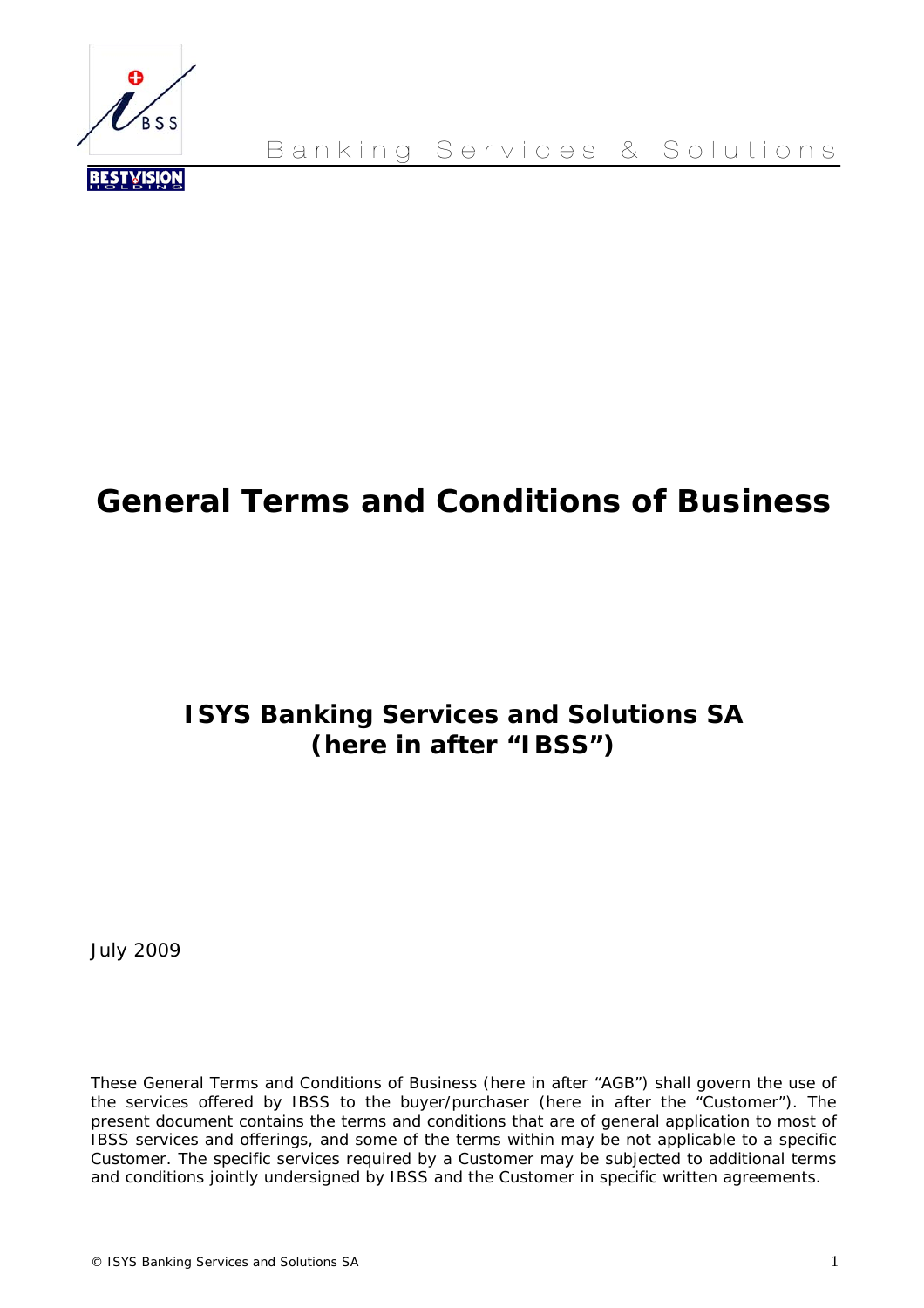# **INDEX**

| 3.  |  |
|-----|--|
|     |  |
| 5.  |  |
| 6.  |  |
| 7.  |  |
| 8.  |  |
| 9.  |  |
| 10. |  |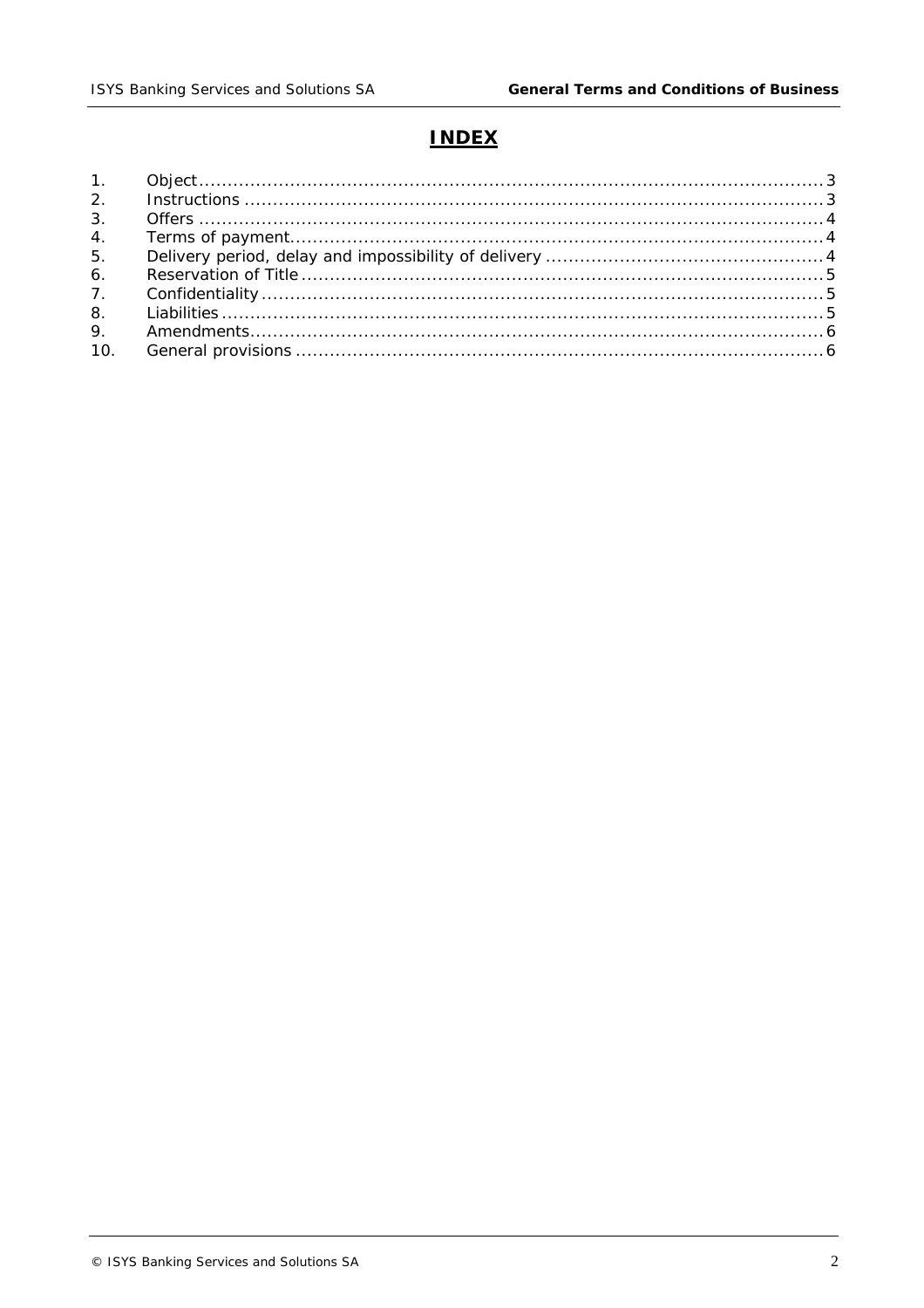# **1. Object**

- 1.1 These AGB set forth the terms and conditions governing the provision of services and products by IBSS to its Customers. The provision of any such service and/or product by IBSS to a Customer shall result in such Customer being bound by these General Terms and Conditions which shall apply to all the relationships with IBSS's Customers, unless expressly agreed to the contrary in writing.
- 1.2 These AGB set forth the terms and conditions governing the outsourcing services provided by IBSS, including but not limited to the purchase, rent, consulting and assistance services for banking solutions and any other service that is offered by IBSS now or in the future. All handbooks, instructions, documents or other publications issued by IBSS shall be subject to these AGB, unless differently agreed by IBSS and the Customer in other specific written agreements.
- 1.3 IBSS reserves the right not to accept an applicant for IBSS services as a Customer. IBSS is not obliged to disclose its reasons for not accepting an applicant.

### **2. Instructions**

- 2.1 IBSS shall prescribe the format, the modalities and the procedures of communication, as well as any authentication procedure or requirement, by which the Customer is binded in submitting its instructions to IBSS. IBSS may amend such formats, modalities, procedures or requirements from time to time.
- 2.2 The Customer shall nominate one person who shall be responsible and one deputy for maintaining liaison with IBSS. IBSS will accept only instructions provided directly by those persons. Any revocation or amendment in the names of those persons should be sent by registered letter to IBSS. Unless such revocation or amendment specifies a later date, such revocation or amendment shall be considered effective on the second business day upon its receipt by IBSS.
- 2.3 IBSS may refuse to execute an incomplete or incorrect instruction.
- 2.4 The Customer shall be liable for any error made in composing or transmitting an instruction to IBSS.
- 2.5 Unless it has been negligent, IBSS will not be liable to the Customer for acting in good faith in relying upon documents or instructions regardless of the medium through which such documents or instructions have been received, which bear signatures, powers of attorney, passwords, codes, or other indicia of authenticity which are later determined not to be genuine. The Customer shall hold IBSS harmless from any loss, claim, liability or expense asserted against or imposed upon IBSS as a result of such action.
- 2.6 IBSS is not obliged to execute an instruction of the Customer if IBSS believes that doing so will or may contravene any law or regulation, any relevant market practice or IBSS's general business practice. If IBSS, in good faith, executes an instruction of the Customer which contravenes a law, regulation or market practice, IBSS shall not be liable to the Customer for doing so. The Customer shall hold IBSS harmless from any loss, claim, liability or expense asserted against or imposed upon IBSS as a result of any such contravention.
- 2.7 IBSS will inform the Customer of the pertinent deadlines for the receipt of instructions for particular processing cycles. These deadlines may be amended by IBSS from time to time. IBSS shall not be obliged to execute (and shall bear no responsibility if it executes) any instruction in a particular processing cycle received after the deadline for such processing cycle.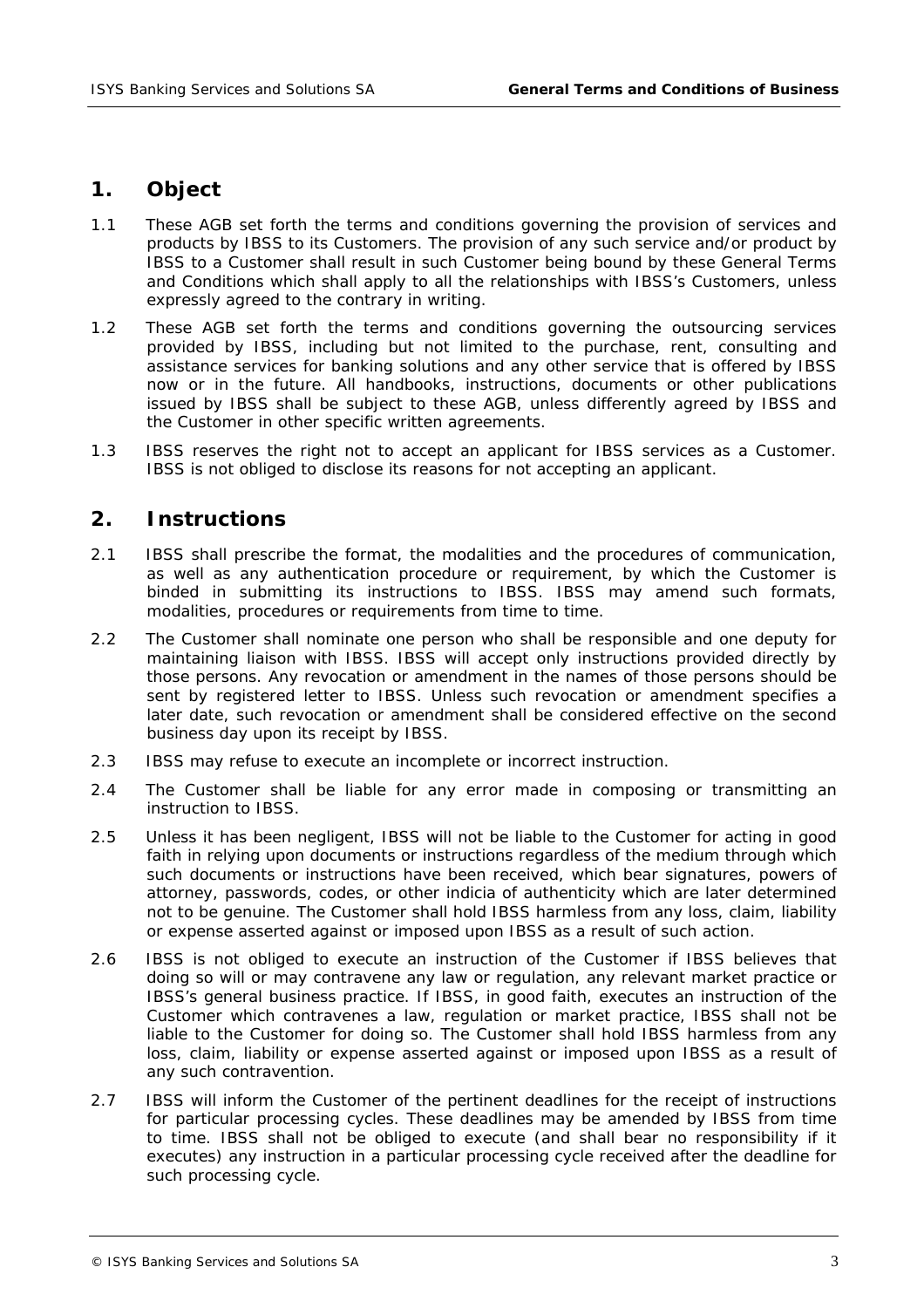- 2.8 The Customer shall provide to IBSS all information that IBSS may require for submission to legal, regulatory or market authorities, as and when so required. By providing such information, the Customer shall warrant the completeness and accuracy of such information and shall authorise IBSS to act upon such information in good faith, including, but not limited to, transmitting such information to pertinent authorities, or, providing declarations, affidavits or certificates of ownership in connection with services provided by IBSS. IBSS shall have no obligation to carry out any investigation in respect of such information. The Customer will hold IBSS harmless from any liability resulting from the Customer's failure to provide complete and accurate information. IBSS shall take reasonable measures to ensure that professional secrecy is maintained with regard to the services it provides to the Customer.
- 2.9 The Customer shall at all times exercise due care in ensuring and maintaining the security of the communications media by which it transmits instructions to IBSS or receives reports from IBSS.

### **3. Offers**

- 3.1 Offers of IBSS are without engagement. A contract shall only come into existence on confirmation in writing by IBSS of the Customer's order.
- 3.2 Documents, on which an offer or order confirmation is based, such as illustrations, drawings and indications of dimensions and weights, shall normally be deemed approximate only unless expressly stated as being binding.
- 3.3 Cost estimates, drawings and other offer documents are and shall remain the property of IBSS. IBSS shall have the sole right of exploitation under copyright.

## **4. Terms of payment**

- 4.1 The assistance services for picket activities, the assistance interventions out of the agreed days and working hours, the support for the Client auditing activities and every other service and activity which is not expressly foreseen in the contracts, SLAs or in any other agreement between IBSS and the Client, will be subject to invoicing. As concerns invoicing, the prices defined with the Client or, in the absence of prices, the IBSS standard prices will be applied.
- 4.2 All fixed prices, contained in the IBSS Price List or in any specific agreement, are net of any travelling and any shipment cost, unless differently agreed in writing. Any tax, Value Added Tax (VAT), or similar shall be in addition to the fixed prices.
- 4.3 If a payment is not made within 30 (thirty) days IBSS is entitled to suspend any work in progress.
- 4.4 Beginning from the 31st (thirty first) day from the date of receipt of the unsettled invoice, the amount due shall be subject to interest at LIBOR, but at a minimum of 2 (two) percent per annum without prior service of formal notice being required.
- 4.5 In the event of any unforeseen changes to customs, import or export duties, IBSS shall have the right to adjust the price accordingly.

# **5. Delivery period, delay and impossibility of delivery**

5.1 Delivery times or periods are rated to the best of IBSS's knowledge and shall be extended accordingly in the event that the Customer should delay in providing or fail to provide any necessary or agreed assistance. The same shall also apply in the event of any circumstances arising in connection with industrial disputes, in particular strikes or lockouts, or in the event of occurrence of any unforeseen obstacles which are beyond the control of IBSS, i.e. delays in delivery by any of IBSS's suppliers, transport or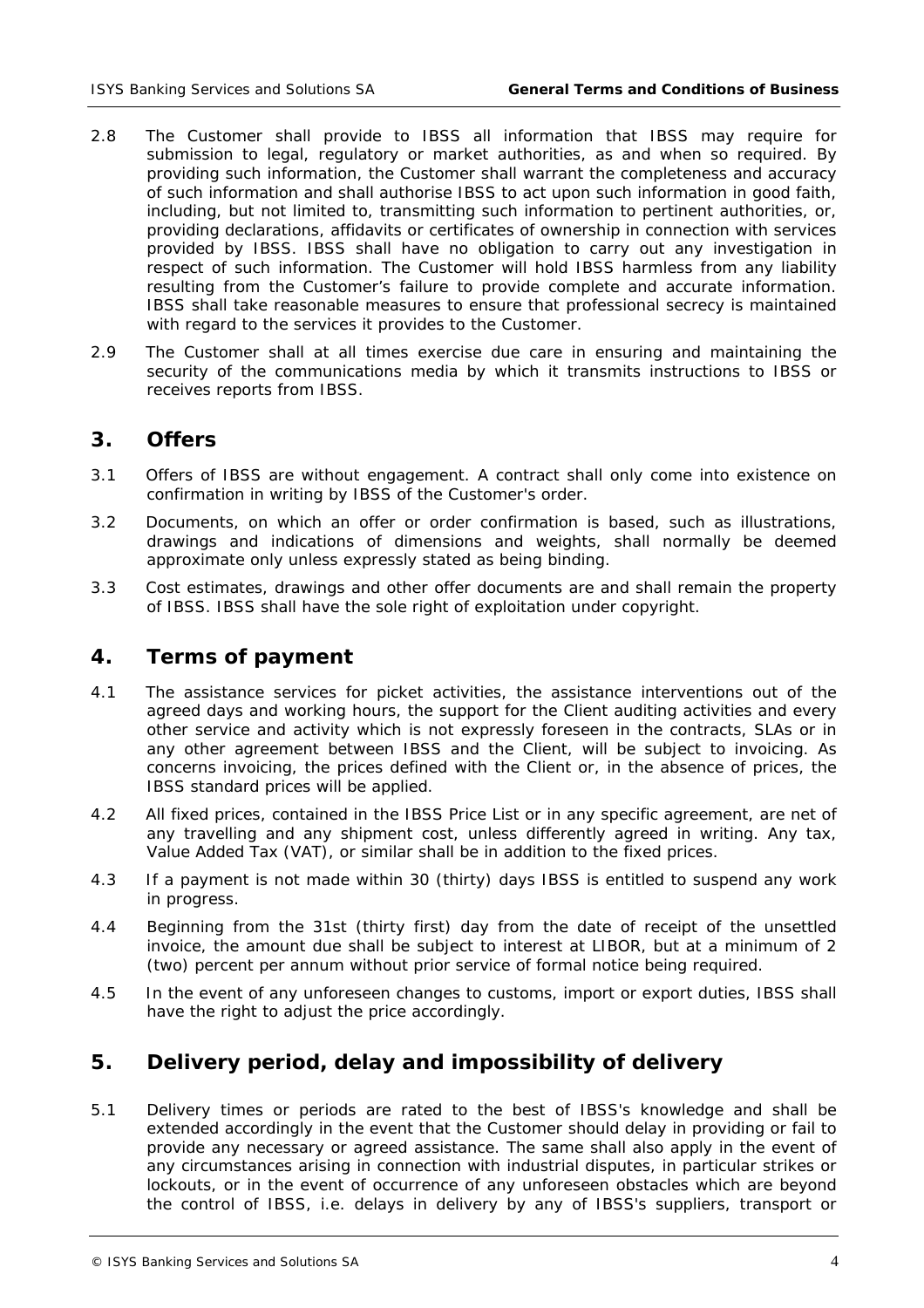business disruptions, shortage of materials or energy etc., despite the fact of IBSS has taken all reasonable precautions for the occurrence of such obstacles. Modifications to the products which are made on the Customer's request shall also result in a reasonable extension of the delivery period.

5.2 The Customer may only claim damages for delay and compensation for nonperformance where IBSS is guilty of willlful intent or gross negligence. In the case of ordinary negligence, IBSS liability shall be limited to the foreseeable loss or damage; the maximum amount of liability in this case shall be limited by the order value, and in all cases to not more than what foreseen in chapter 8 Liabilities.

### **6. Reservation of Title**

- 6.1 IBSS reserves title to the delivered goods until such time as payment has been effected in full. The reservation of title shall also apply until such time as all claims, including future and conditional ones, arising from the business relationship between the Customer and IBSS have been fulfilled.
- 6.2 Where reserved goods are combined or mixed with goods of the Customer, IBSS shall acquire co-title in the same proportion as that between the invoice value of the reserved goods and the value of the other goods with which they are combined or mixed.
- 6.3 In the case of any delay in payment, including also in respect of future deliveries or services, or in the case of financial collapse of the Customer, IBSS shall have the right, without prejudice to any other rights it may have, to assert its reservation of title and to recover the reserved goods, including the right to enter the Customer's premises to do so.
- 6.4 Assertion of its reservation of title or seizure of delivered goods by IBSS shall not be deemed rescission of the contract by IBSS.

# **7. Confidentiality**

7.1 IBSS undertakes to maintain the strictest confidentiality in respect of all information and documents that may be brought to its attention as well as in respect of all discussions and meetings in which members of its staff may have taken part. IBSS shall cause any member of its staff who shall work on the premises of the Customer to sign a formal undertaking of confidentiality.

#### **8. Liabilities**

- 8.1 The Customer shall, insofar as this is reasonable in the normal course of the Customer's business, inspect each consignment immediately after delivery and notify IBSS without delay of any defect which may be found in it. Should the Customer fail to make such notification, the delivery shall, except in the case of defects which were not detectable at the time of inspection, be deemed approved and accepted.
- 8.2 Claims of the Customer shall be limited to remedy in the form either of elimination of the defect or supply of a defect-free product, whichever IBSS may prefer.
- 8.3 Except where longer periods are specified by law, claims for defects shall lapse after a period of 12 months starting from receipt of the goods by the Customer. In the case of installation by IBSS, the period for claims shall begin on readiness for operation.
- 8.4 IBSS undertakes to repair any damages whatsoever caused to the Customer as a result of IBSS's wilful default or negligence.
- 8.5 The Customer has the obligation to take the appropriate security and precautionary measures in order to protect the stored data from any destruction. IBSS shall not be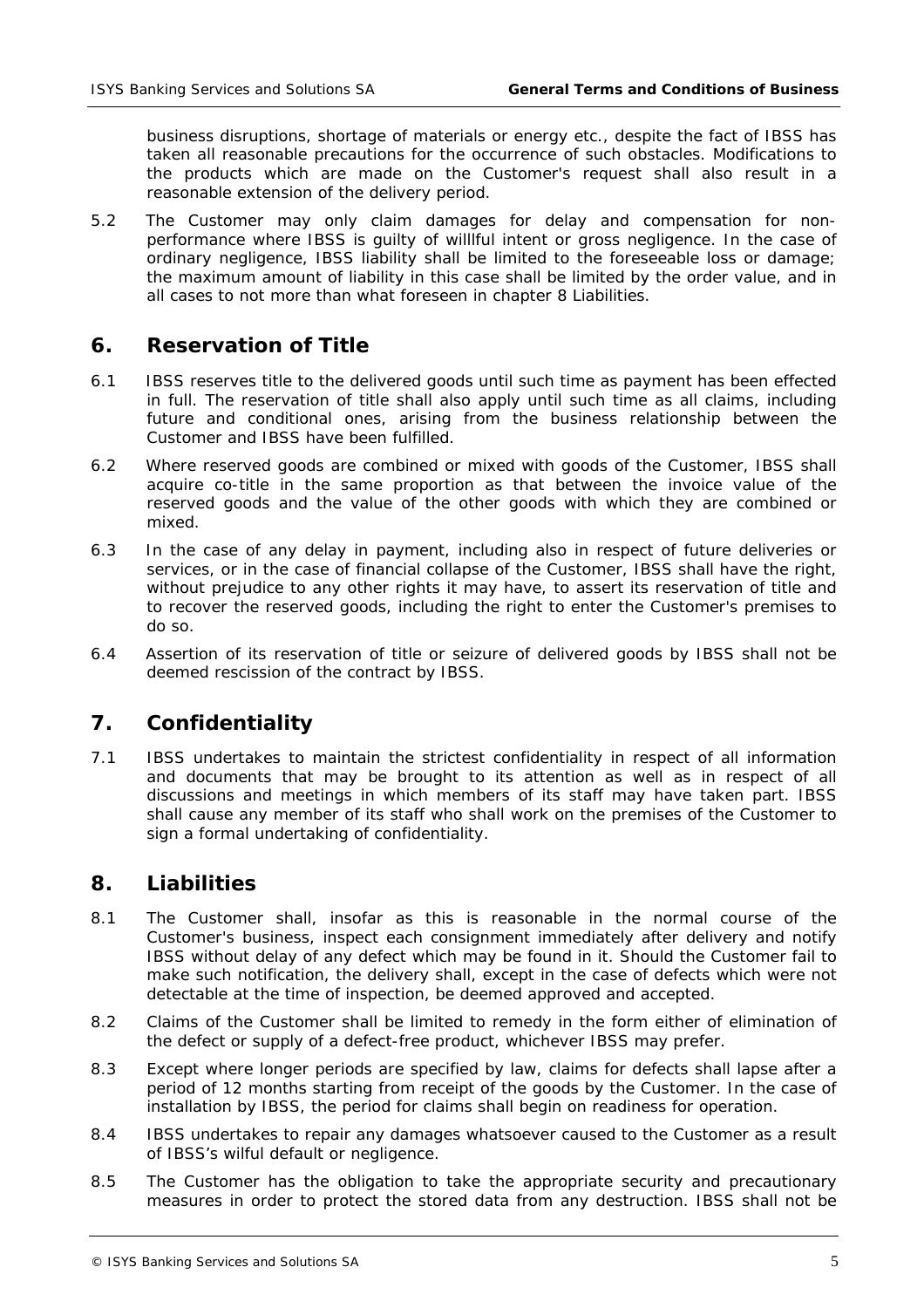liable for the loss of data caused by the maintenance work, provided that IBSS is not guilty of wilful default or negligence, unless differently agreed in specific written agreements.

- 8.6 Nothing in this AGB shall limit IBSS's liability in respect of any claims:
	- for death or personal injury caused by the wilful default or negligence of such party;
	- resulting from any fraud, including without limitation fraudulent misrepresentation made by such party; or
	- for which liability may not otherwise lawfully be limited or excluded.
- 8.7 Except for the case of personal injury or death as a result of wilful default, negligence or fraud (including fraudulent misrepresentation), in no event shall IBSS be liable for any special loss including direct loss of profits nor for any indirect or consequential damages (including indirect loss of profits, business interruption, loss of sales, loss of turnover, loss of opportunity, loss of anticipated savings, loss of data and/or loss of inaccuracy of information other than fraudulent misrepresentation) even if the loss was reasonably foreseeable IBSS had been advised of the possibility of such damages.
- 8.8 IBSS shall not be liable for any action taken, or any failure to take any action required to be taken which fulfils its obligations hereunder in the event and to the extent that the taking of such action or such failure arises out of or is caused by events beyond IBSS's reasonable control, including, without limitation, war, insurrection, riots, civil or military conflict, sabotage, labour unrest, strike, fire, water damage, accident, explosion, failure or malfunction of communications media, or interruption of power supplies. If, in IBSS's judgement, one of the events described in this article occurs or appears likely to occur, IBSS reserves the right to undertake such measures as it may deem necessary to protect the interests of IBSS and/or its Customers.

# **9. Amendments**

9.1 IBSS reserves the right to amend these AGB from time to time. Amendments to these AGB will be effective after thirty (30) days have passed from the date of posting on the Website (http://www.ibss.ch). Amendments to these AGB will be effective after thirty (30) days have passed from the date of posting on the Website. **It is the Customer's responsibility to check the website from time to time for amendments to these AGB**.

# **10. General provisions**

- 10.1 Any terms and conditions of the Customer, which deviate from these AGB and which have not been expressely accepted by IBSS, shall not be binding on IBSS even if they are not expressely rejected by IBSS.
- 10.2 If any provision contained in these AGB is held to be invalid or unenforceable or in conflict with any existing or future law or regulation of a court or agency having valid jurisdiction, it shall be deemed to be severed from these AGB. All other provisions of these AGB will continue in full force and effect. The contracting parties shall have a duty, acting in accordance with the principles of good faith, to replace any invalid provision by one which is valid and which produces the same economic outcome as that intended by the invalid provision and providing that such replacement does not result in any material change to the content of the contract; the same shall also apply analogously to any matter which requires regulation but for which no provision is made in these AGB.
- 10.3 These AGB shall be governed by and construed in accordance with Swiss law. Matters not expressly provided for in these AGB shall be governed by the applicable provisions of Swiss law.
- 10.4 Any disputes arising with respect to or in connection with these AGB shall be finally decided by one or more arbitrators in accordance with the Rules of arbitration of the